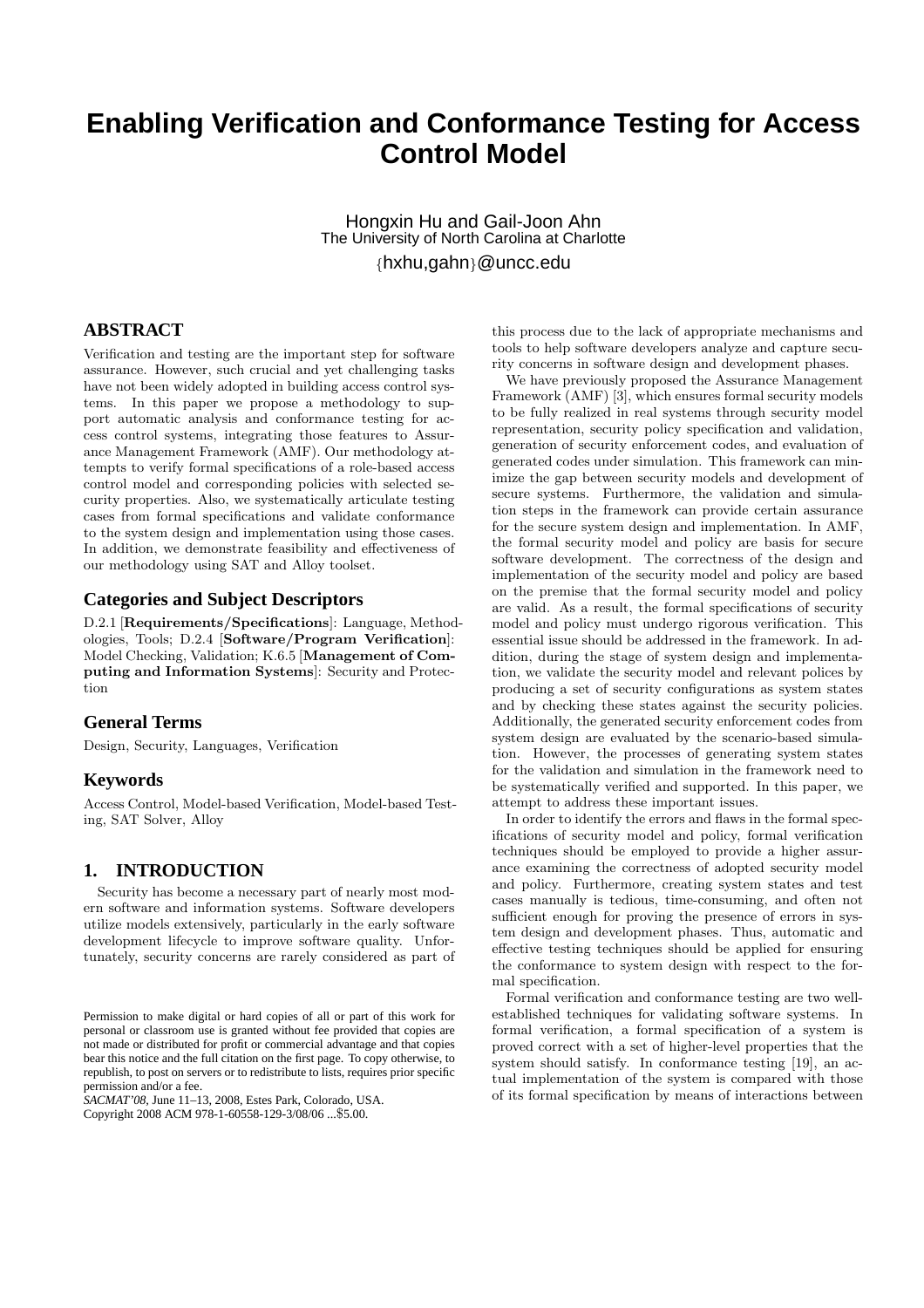the implementation and test cases, which are derived from the formal specification.

In this paper, we present a methodology composing automatic verification and conformance testing for secure system development. The objective of the verification is to ensure that the formal specifications of security model and policy is verified against a given set of security properties before being applied to system design and implementation. And the conformance testing is used to validate compliance of system design and implementation with the formal specification of security model and policy. In this step, test cases are derived automatically from the formal specification, which needs to be verified before. It is quite clear that the verification and conformance testing techniques play complementary roles for ensuring secure software development based on our AMF framework. In the context of access control model, we divide the verification into two thrusts such as functional property verification and constraint verification. Also, we introduce the concept of an authorization state space to assist tasks for identifying unique characteristics of constraints in access control model specification during a course of the constraint analysis process. Corresponding processes for the formal verification and automatic test generation are articulated as well. In addition, we demonstrate how our methodology can be applied for RBAC using SAT and Alloy toolset.

The main contributions of this paper are two-fold. First, we introduce an enhanced assurance management framework that facilitates rigorous analysis and testing for security model and policy via formal verification and automatic test generation, in addition to existing features of AMF including comprehensive realization of security model and policy in real systems through security model representation, security policy specification and generation of security enforcement code. Second, we propose a methodology composing model-based verification and model-based testing strategies for access control to ensure secure software development.

The rest of this paper is organized as follows. We address the enhanced AMF framework in Section 2. Section 3 discusses our integration approach for model-based verification and model-based testing for access control. In Section 4, we demonstrate our approach for RBAC verification and conformance testing using SAT and Alloy. Several related works are discussed in Section 5. Section 6 concludes the paper and elaborates the future directions.

## **2. ENHANCED ASSURANCE MANAGEMENT FRAMEWORK (AMF)**

In this section, we present our enhanced assurance management framework, which is depicted in Figure 1. The framework is designed for facilitating the secure software development. In the modeling stage, formal specifications of security model and policy are verified. Then, applicationoriented security model representation and application-oriented security policy specification are derived from formal specification of security model and policy, which can also be utilized to produce test cases automatically. Furthermore, the generated test cases are used to check conformance to the formal specification. In the implementation stage, security enforcement codes are generated systematically from the application-oriented specifications. The correctness and conformance of the generated codes with respect to the for-



Figure 1: Assurance management framework.

mal specification also are evaluated by using the generated test suites in the simulation. We divide all tasks in the AMF framework into two categories as follows:

1. Automatic realization of security model and policy

- Application-oriented security model representation. The representation of a security model should enable software engineers to integrate security aspects into the applications without knowing details of the security model. In this regard, a welldesigned and general-purpose visual representation should be considered as a means to represent the security model in an intuitive fashion.
- Application-oriented security policy specification. Security policies are an important means for laying out high level security rules for organizations to avoid unauthorized accesses. A considerable amount of work has been carried out in the area of specifying security policies. A high-level policy specification approach should be considered in the practical system development process so that security policies can be easily integrated into the system design by system developers.
- Automatic generation of security enforcement codes. It is also a crucial aspect to make the transition from system design to secure system development. The goal of code generation in AMF is to automatically generate executable modules from the application-oriented specification of security model and policy by well-known software engineering mechanisms, such as the Model Driven Development (MDD). The generated security modules would be eventually integrated into the real systems to achieve an acceptable degree of assurance in secure system development.
- 2. Automatic analysis and testing of security model and policy
	- Automatic analysis of formal security model and policy. One of the promising advantages in mathematical and logic based techniques for security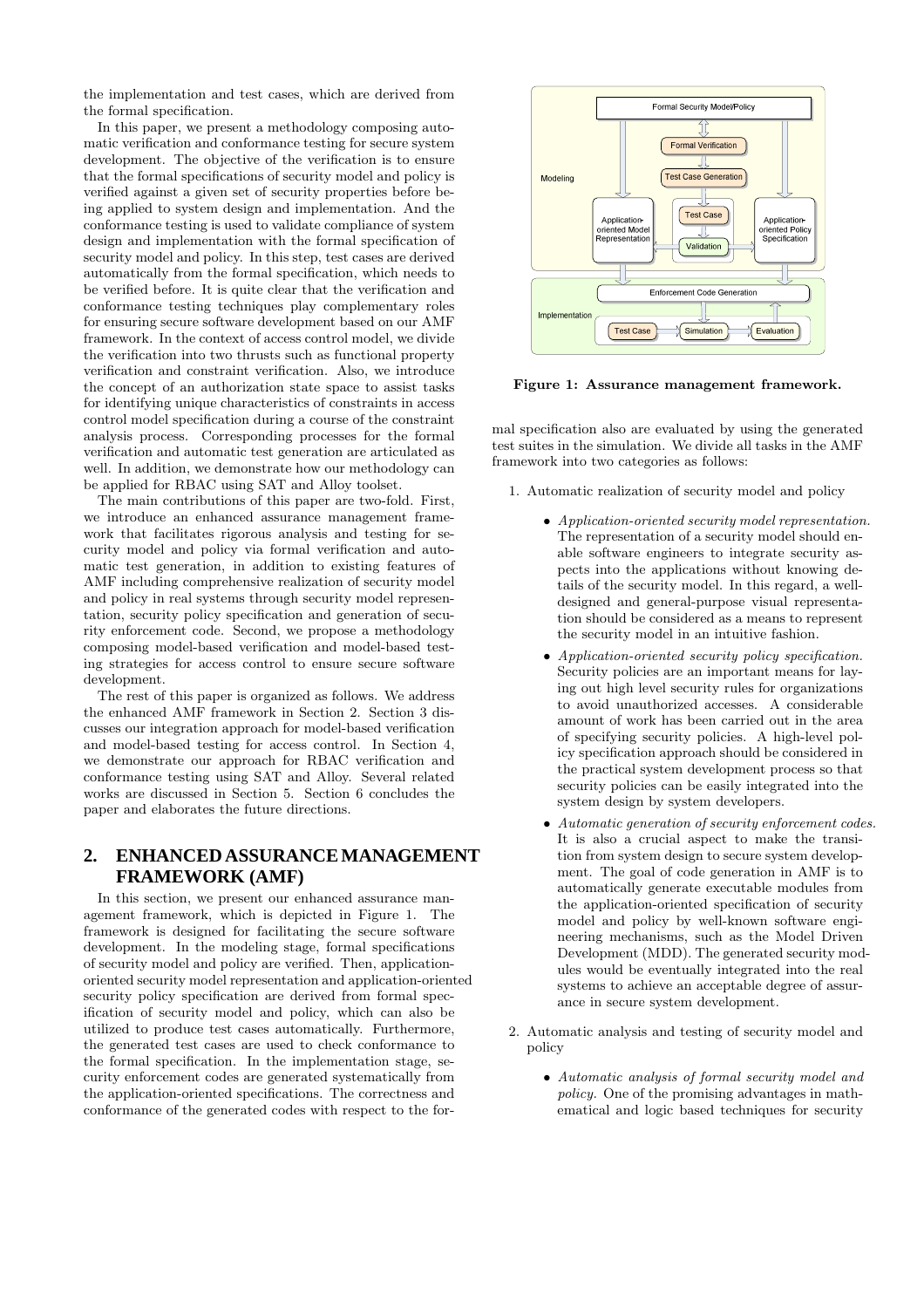model and policy is that formal reasoning of the security properties can be achieved. Since the formal security model and policy serve as a basis for secure system development in AMF, obviously the formal specifications of model and policy should be proved correct against expected security properties. Formal verification offers a rich toolbox containing a variety of techniques such as model checking [6], SAT solving [15] and theorem proving [16], for supporting automatic system analysis.

• Automatic test case generation from formal specification. While formal verification can prove property violation or satisfaction, it is usually not sufficient in practice. The proof only shows that a given formal specification fulfills a property. However, the actual implementation is also influenced by other facts, such as platform, transformation approach, compiler, and so on. Consequently, software testing is necessary. The most significant recent development in testing is the application of verification technologies to drive the testing process to the generation of test cases from the formal specification. Thus, it is an attractive way to seek automated derivation of test cases from the formal security model and policy. As a result, the generated test cases can be fed into validator and simulator to check whether the system design and development comply with the formal specification.

### **3. INTEGRATION APPROACH**

This section introduces our methodology composing formal analysis and conformance testing for building access control systems. As demonstrated in Figure 2, the formal access control model and policy are the core of the entire processes for serving the following tasks: (1) formal verification, (2) system design, and (3) test generation. Correspondingly, three high-level access control models–such as verification-based model, application-oriented model, and test-based model–are constructed based on the formal model. Our previous work [3] has addressed how a formal access control model and associated policies can be fully translated to application-oriented model representation and policy specification, which then generate enforcement codes. Here, we focus on two major enhancements: formal verification and conformance testing. In our approach, both model-based verification and model-based testing are supported by the same formal verification technology for the purposes of automatic verification and test case generation. A notable advantage of using model-based approach is to reduce the complexity of analysis, thus minimizing the state explosion problem.

In order to articulate our methodology clearly, we first define access control model specification as follows:

Definition 1 (Access Control Model Specification). An access control model specification S is defined as  $S = (M,$ F, C), where:

 $-$  M is an access control model representation, which defines sets of basic access control entities and relations.

 $-F$  is a set of access control function specifications, which



Figure 2: Integration approach.

specifies the features required by an access control system.  $-$  C is a set of access control constraint specifications, which defines higher-level organizational policies.

Note that the access control model specification  $S$  can be decomposed to different sub-specifications for supporting our model-based verification and model-based testing approaches.

#### **3.1 Model-based Verification for Access Control**

We take into account the following verification problem for the access control model: given an access control model specification  $S$  and an access control model property  $P$ , does S satisfy P? We consider two kinds of property: access control functional property  $P_f$  and access control authorization property  $P_a$ .

Definition 2 (Access Control Functional Property). An access control functional property  $P_f$  describes an expected operating result when performing an access control function in an access control system.

Definition 3 (Access Control Authorization Property). An access control authorization property  $P_a$  describes an authorization state that is achieved by an access control system.

Therefore, the verification of an access control model is separated into two steps: access control function verification and access control constraint verification.

#### *3.1.1 Function Verification*

Definition 4 (Access Control Function Verification). For an access control model specification  $S_f = (M, f)$  and an access control functional property  $P_f$ , proving whether  $(M, f)$  satisfies  $P_f$ , denoted by  $(M, f) \models P_f$ , is called access control function verification.

That is, if we can determine that  $(M, f)$  satisfies  $P_f$ , it means the access control functional property  $P_f$  is held on the access control model specification  $S_f$ . Hence, we can make sure the functional components in a formal model specification  $S_f$  are correct with respect to expected properties.

Figure 3 illustrates a reasoning process for formal verifi-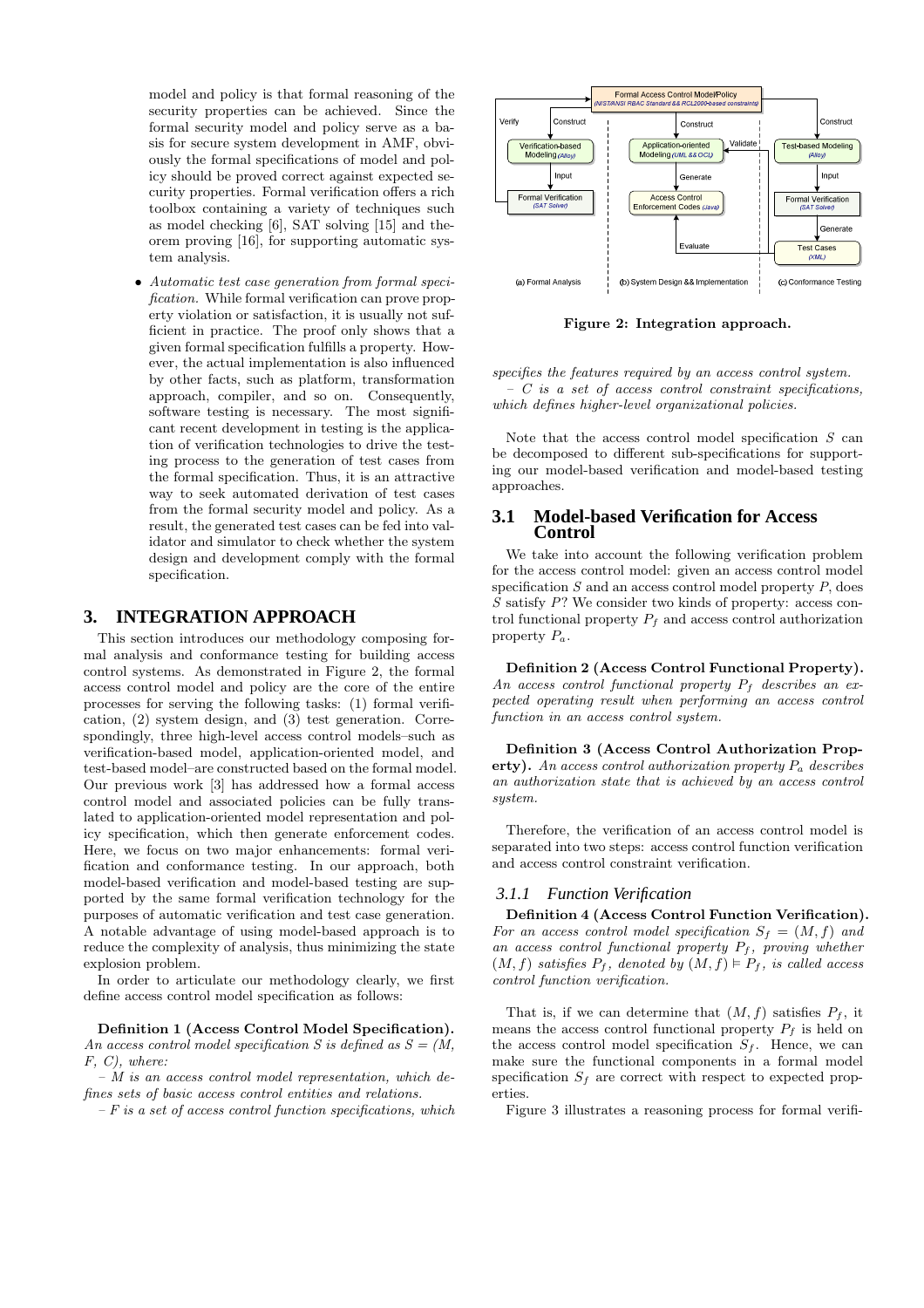cation. The access control model specification  $S_f$  and the functional property  $P_f$  are encoded, and then fed into a formal verifier. The verifier in turn checks whether the functional property is violated or not. If a functional property violation is encountered, it means the access control model specification does not conform to the functional property, leading the refinement of model specification.



Figure 3: Function verification.

#### *3.1.2 Constraint Verification*

A critical task for specifying constraints is to determine whether a set of constraint expressions really reflects the desired authorization requirements properly. Normally, constraints prohibit  $<sup>1</sup>$  an action or state occurring in the system.</sup> Two issues should be considered carefully while analyzing a given set of constraints against the expected authorization requirements. First, constraints may be too weak, named under-constraint to grant undesired system states. A safety problem (i.e. the leakage of a right to an unauthorized user) can be resulted from the weak constraints. Second, constraints may be too strong, named over-constraint to deny desired system states. Strong constraints can cause availability problems. For example, an entitled user cannot own the right to access a resource.

A concept of authorization state space is introduced to identify under- and over-constraints in an access control model specification. An authorization state space represents an entire space that an access control system probably covers. In other words, all possible system states of an access control system consist of an authorization state space. Regarding access control requirements, an authorization state space can be divided into two subspaces: (1) the desired authorization state subspace  $S_d$ , which contains authorization states that should be allowed to occur in an access control system according to the authorization requirements. (2) the undesired authorization state subspace  $S_u$ , which contains authorization states that should be prohibited to appear in an access control system against the authorization requirements. On one hand, we are able to specify the desired authorization state subspace with the expected authorization properties  $P_{a+}$  and the undesired authorization state subspace with the unexpected authorization properties  $P_{a-}$ , respectively. On the other hand, from the perspective of access control specification, an authorization state space can be divided into permitted authorization state subspace  $S_p$ and prohibited/constrained authorization state subspace  $S_c$ . The most ideal view of an authorization state space is that the desired authorization state subspace is contained by the permitted authorization state subspace, and the undesired authorization state subspace is included in the prohibited authorization state subspace. It means the specified constraints meet the authorization requirements accordingly.

Unfortunately, the ideal view is far from the reality. Two situations may exist in practice.



Figure 4: Identifying under-constraint.

Figure 4 depicts one case, which demonstrates that the permitted authorization state subspace  $S_p$  covers partial undesired authorization state subspace  $S_u$  due to the reason of under-constraint.

When the prohibited authorization state subspace  $S<sub>c</sub>$  is a subset of the undesired authorization state subspace  $S_u$ , and there is an overlap between the permitted authorization state subspace  $S_p$  and the undesired authorization state subspace  $S_u$ , under-constraint occurs in the constraint specifications.



Figure 5: Identifying over-constraint.

Another case is shown in Figure 5. Over-constraint is presented in this case, where the permitted authorization state subspace  $S_p$  is covered by the desired authorization state subspace  $S_d$ , and the prohibited authorization state subspace  $S_c$  contains *partial* desired authorization state subspace  $S_d$ .

Using formal verification, both over- and under-constraints for an access control model specification are analyzed automatically with a set of given access control properties. A general definition for access control constraint verification is given as follows:

Definition 5 (Access Control Constraint Verification). For an access control model specification  $S_c = (M, F, c)$ and an access control authorization property  $P_a$ , proving whether  $(M, F, c)$  satisfies  $P_a$ , denoted by  $(M, F, c) \models P_a$ , is called access control constraint verification.

 $1$ Constraints can also be used to enforce obligation. We will not cover this aspect in this paper. However, we believe the approach introduced in this paper is applicable to analyze obligation constraints as well.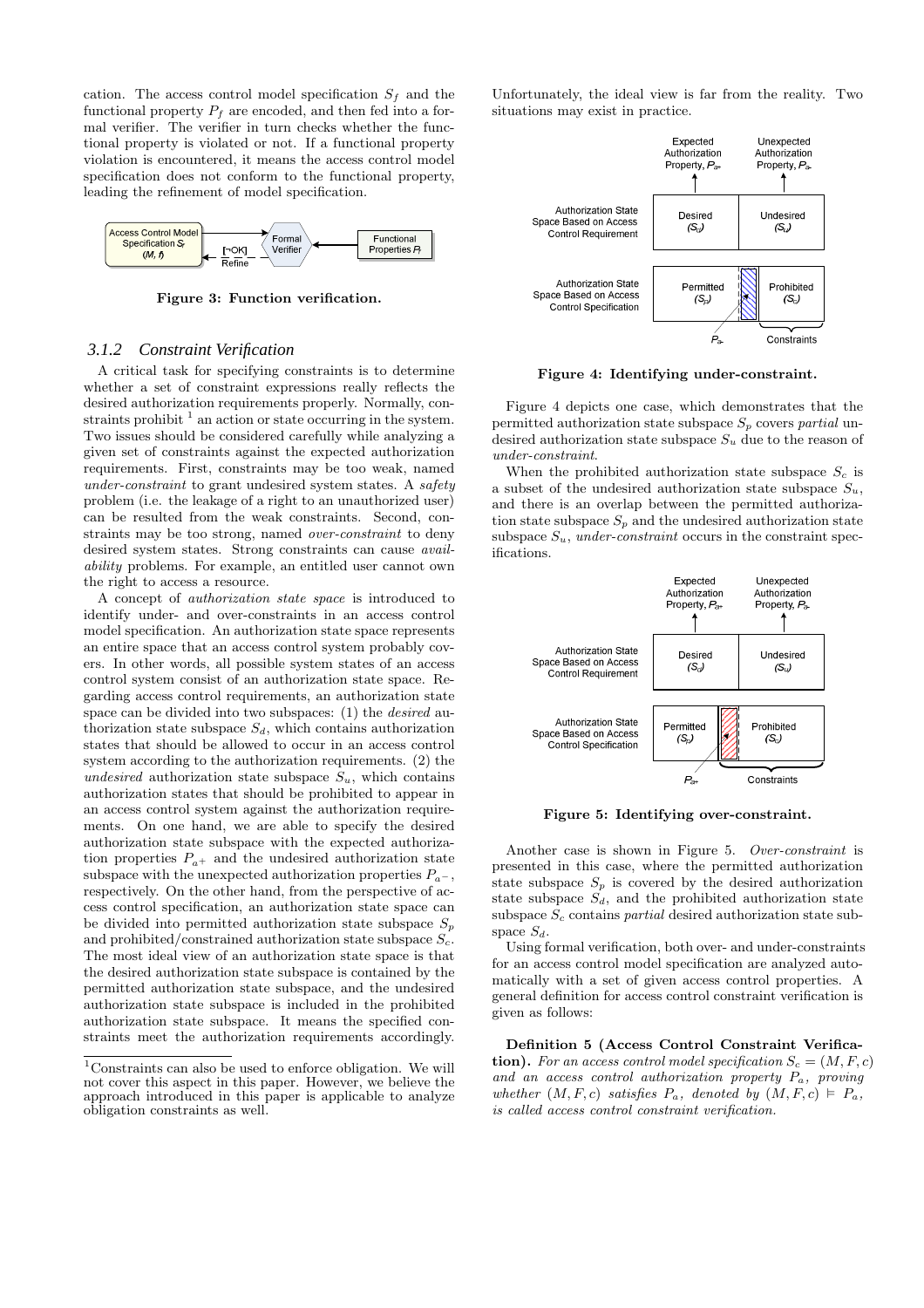In order to identify under-constraint, the unexpected authorization property  $P_{a-}$  is used to replace  $P_{a}$ , and an expression that addresses the analysis for under-constraint can be defined as follows:  $(M, F, c) \models P_{a} \Rightarrow C \downarrow$ , where  $C \downarrow$  denotes under-constraint.

As demonstrated on the bottom part of the Figure 4, if an unexpected authorization property  $P_{a-}$ , which represents the authorization subspace  $S_p \cap S_u$ , is satisfied by the access control model specification  $S_c$ , under-constraint is detected. Figure 6 depicts the process of constraint verification for checking under-constraint based on the above definition. If the verifier proves an unexpected authorization property  $P_{a-}$  is held on the access control model specification  $S_c$ , we can conclude that the given constraint specifications are too weak, and should be strengthened to exclude undesired authorization properties.



Figure 6: Constraint verification: under-constraint.

The expected authorization property  $P_{a+}$  that addresses the authorization subspace  $S_c \cap S_d$  is utilized to substitute  $P_a$  for identifying *over-constraint* as summarized in the following expression:  $(M, F, c) \nvdash P_{a^+} \Rightarrow C \uparrow$ , where  $C \uparrow$  denotes over-constraint.

The bottom part of the Figure 5 depicts the over-constraint situation. Based on the above expression, we introduce a process for identifying over-constraint as shown in Figure 7. If the verifier checks the expected authorization property  $P_{a+}$  is not satisfied by the access control model specification  $S_c$ , this points out the defined constraints are too strong. Thus, the constraint definitions should be refined by reducing the restriction of constraints.



Figure 7: Constraint verification: over-constraint.

#### **3.2 Model-based Testing for Access Control**

Model-based testing is a software testing technology in which the models defined in software construction are used to drive the testing process. Numerous formal verification techniques have been used for model-based testing [20]. The idea of automated test generation from the formal verification is that counterexamples may be generated to illustrate a property violation by the formal verification, and counterexamples are interpreted as test cases. Our approach intends to use a formal specification of access control model and policy for automated derivation of test cases.

Two kinds of test case are generated for testing a constraint. One is called *negative test case*, denoted as  $T^-$ , which is considered as an undesired access control authorization state that should be denied by the constraint in the access control system. Another test case is named positive test case, denoted as  $T^+$ . This test case represents a desired

access control authorization state and should be allowed to appear in the access control system.

The following expression specifies the generation of negative test case based on the satisfiability verification:  $(M, F)$   $\nvdash$  $c \Rightarrow T^-$ . Negative test case  $T^-$  can be derived from a formal specification, in which an access control model specification  $S_m = (M, F)$  does not satisfy the constraint specification c. A process is demonstrated in Figure 8. Since the constraint specification c is taken out from the access control model specification  $S_m$ , the authorization property expressed by constraint specification is not exactly held on the access control model specification. The verifier may generate counterexamples, which can be used to construct negative test cases.



Figure 8: Generating negative test cases for constraints.

Positive test case  $T^+$  is generated from a formal specification, as we draw the constraint specification  $c$  from the access control model specification  $S_m = (M, F)$ , and take the negated constraint specification  $\neg c$  as the authorization property to verify the access control model specification  $S_m$ . Counterexamples are derived and utilized to build positive test cases. The following expression summarizes this characteristic:  $(M, F) \not\vDash \neg c \Rightarrow T^+$ . Corresponding process is shown in Figure 9.



Figure 9: Generating positive test cases for constraints.

## **4. CASE STUDY: VERIFICATION AND CONFORMANCE TESTING FOR RBAC**

In this section, we utilize SAT solving as an underlying formal verification technique to demonstrate automatic analysis and test generation for the formal specification of a RBAC model and associated constraints based on the approaches and definitions introduced in Section 3. We adopt the NIST/ANSI standard for RBAC [2] and a formal constraint specification language, Role-based Constraints Lan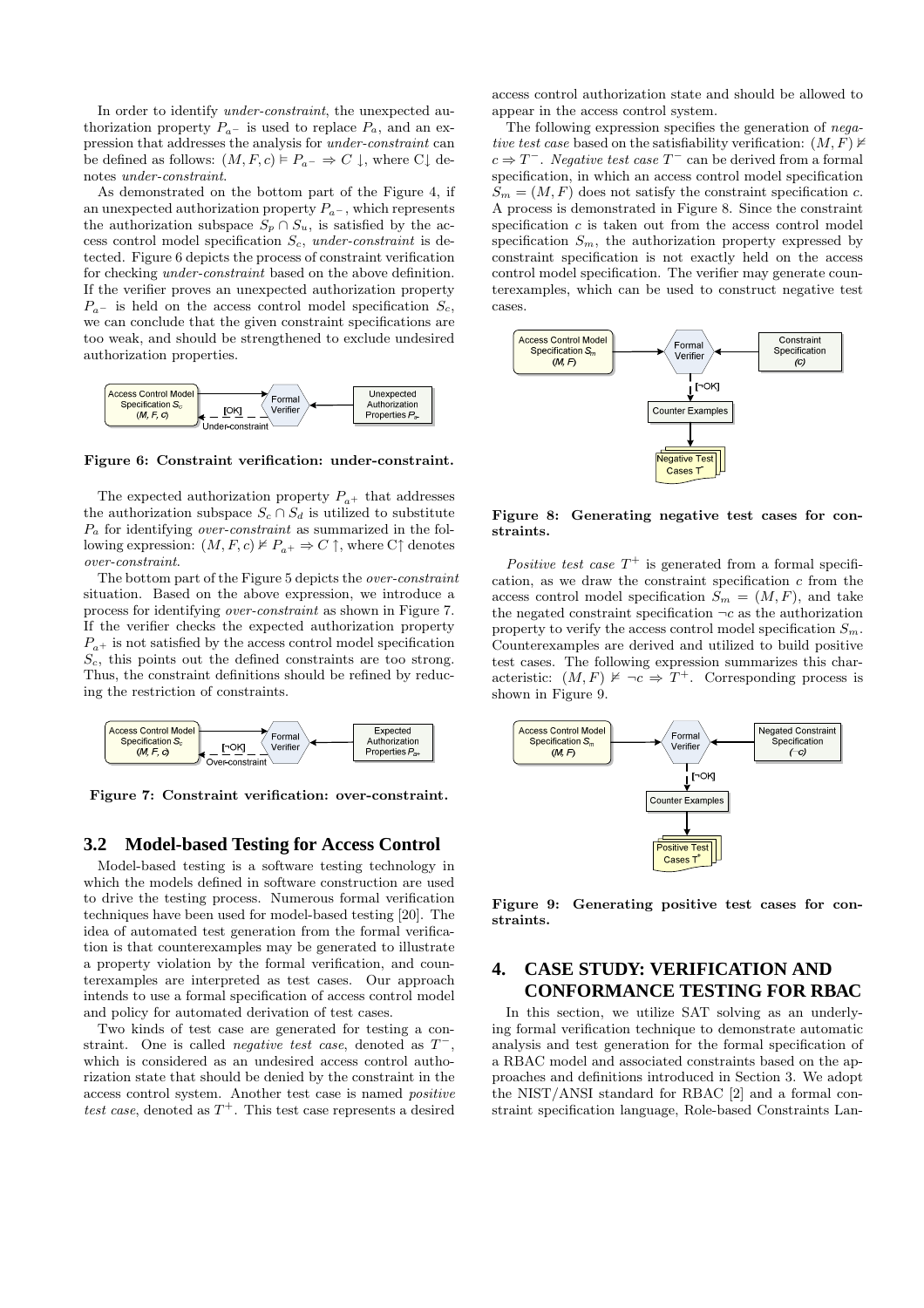guage 2000 (RCL2000) [4]. Alloy is used as an intermediate language into which the RBAC model is constructed and the RCL2000-based constraints are translated. Then, using Alloy tool called Alloy Analyzer, which uses a SAT solver that supports enumeration, the RBAC model and corresponding constraints are analyzed, and test cases are generated from the RBAC model specification.

### **4.1 Alloy Overview**

Alloy [9] is a structural modeling language based on firstorder logic, and designed for the specification of object models through graphical and textual structure. An Alloy model is a structured specification composed with the following components: Signature, Fact, Function, Predicate and Assertion. The Alloy Analyzer [10] is an automated constraint solver for analyzing (verifying and validating) models written in Alloy. Alloy Analyzer provides two kinds of automatic analysis–simulation in which the consistency of a fact or predicate is demonstrated by generating a snapshot of the model; and checking in which a consequence of the specification is tested by attempting to generate a counterexample for an assertion. The former is useful for demonstrating the feasibility of a specification, where conflicting constraints could be detected, while the latter is for validating the correctness of a certain property in the system, where the assertion could be proved based on the facts defined in the model and within a finite scope of instances.

### **4.2 RBAC Model Representation**

The NIST/ANSI standard for RBAC gives a RBAC reference model, which defines sets of basic RBAC elements and relations, including a set of roles, a set of users, a set of permissions, relationships between users, roles, and permissions. We define a primary representation of the NIST/ANSI RBAC model in Alloy as follows:

```
module RBAC
sig User {}
sig Role {}
sig Operation {}
sig Object {}
sig Permission {Operation, Object}
sig Session {}
sig URA {
 ura: User->Role}
sig PRA {
 pra: Permission->Role}
sig US {
 us: User!->Session}
sig SR {
 sr: Session->Role}
sig PB {
 pb: Operation->Object}
```
The above defines the core element sets and relations in a RBAC model. A role hierarchy relation supporting hierarchical RBAC is defined as follows:

```
sig RRA {
 hierarchy: Role->Role}
```
In order to specify static separation of duty (SSoD) relations and dynamic separation of duty (DSoD) relations in the context of conflicting roles, which are addressed in the NIST/ANSI RBAC model, we give the following Alloy  $definitions<sup>2</sup>$ :

```
sig SCR {
 conflict role: set Role,
 cardinality: Int}
sig DCR {
 conflict_role: set Role,
 cardinality: Int}
```
### **4.3 RBAC Constraint Specification**

Policy designers can employ RCL2000 to specify complex authorization policies to meet high-level security requirements along with the NIST/ANSI RBAC standard. In order to reason about RCL2000 policy specifications using Alloy tool, we need to translate RCL2000 policy expressions to Alloy statements. RCL2000 supports six RBAC system functions user, roles, sessions, permissions, operations and object. These function expressions are represented in Alloy. For example,  $reles(u)$ , which returns all the roles assigned to the user u, is converted to u.(URA.ura). In RCL2000, roles<sup>∗</sup> and permissions<sup>∗</sup> are defined as a variant of roles and permissions to support role hierarchy. For example, roles<sup>∗</sup> (u) returns a set of roles for which a given user is authorized. Such functions are able to converted to Alloy using "\*", which denotes a reflexive transitive closure operator, and "∼", which denotes transpose operator. Each term in RCL2000 is converted to corresponding Alloy operator. The detailed translation algorithm is described in Figure 10.

Next, we illustrate two typical RBAC constraints specified in RCL2000, and give an equivalent Alloy expressions generated by our translation algorithm.

Constraint 1: (SSoD-CR): The number of conflicting roles, which are from the same conflicting role set, authorized to a user cannot exceeds the cardinality number of the conflicting role set.

#### RCL2000 Expression:

 $| \text{roles}^*(\text{OE}(U)) \cap \text{GS}(\text{OE}(SCR)) | \leq \text{GC}(\text{OE}(SCR))$ 

```
Translated Alloy Expression:
 all u:User | all scr:SCR |
  #((u.(URA.ura).∼*(RRA.hierarchy)) &
    scr.conflict_role) <= scr.cardinality
```
Table 1 explains the mapping from the RCL2000 expression to the Alloy expression for this constraint. All components in the RCL2000-based constraint expression can be mapped to corresponding Alloy components precisely.

Constraint 2: (User-based DSoD):The number of conflicting roles, which are from the same conflicting role set, activated directly (or indirectly via inheritance) by a user cannot exceeds the cardinality number of the conflicting role set.

#### RCL2000 Expression:

 $|$ roles<sup>\*</sup>(sessions(OE(U)))  $\cap$  GS(OE(DCR))  $| \leq$  GC(OE(DCR))

```
Translated Alloy Expression:
 all u:User | all dcr:DCR |
  #(u.(US.us).(SR.sr).∼*(RRA.hierarchy) &
    dcr.conflict_role) <= dcr.cardinality
```
 $\overline{P_{\rm 2The\; separation\; of\; duty\; relations\; in\; the\; NIST/ANSI\; RBAC}}$ model can be extended to support conflicting permissions and conflicting users, using several definitions such as {SCP, DCP} and {SCU, DCU}, respectively.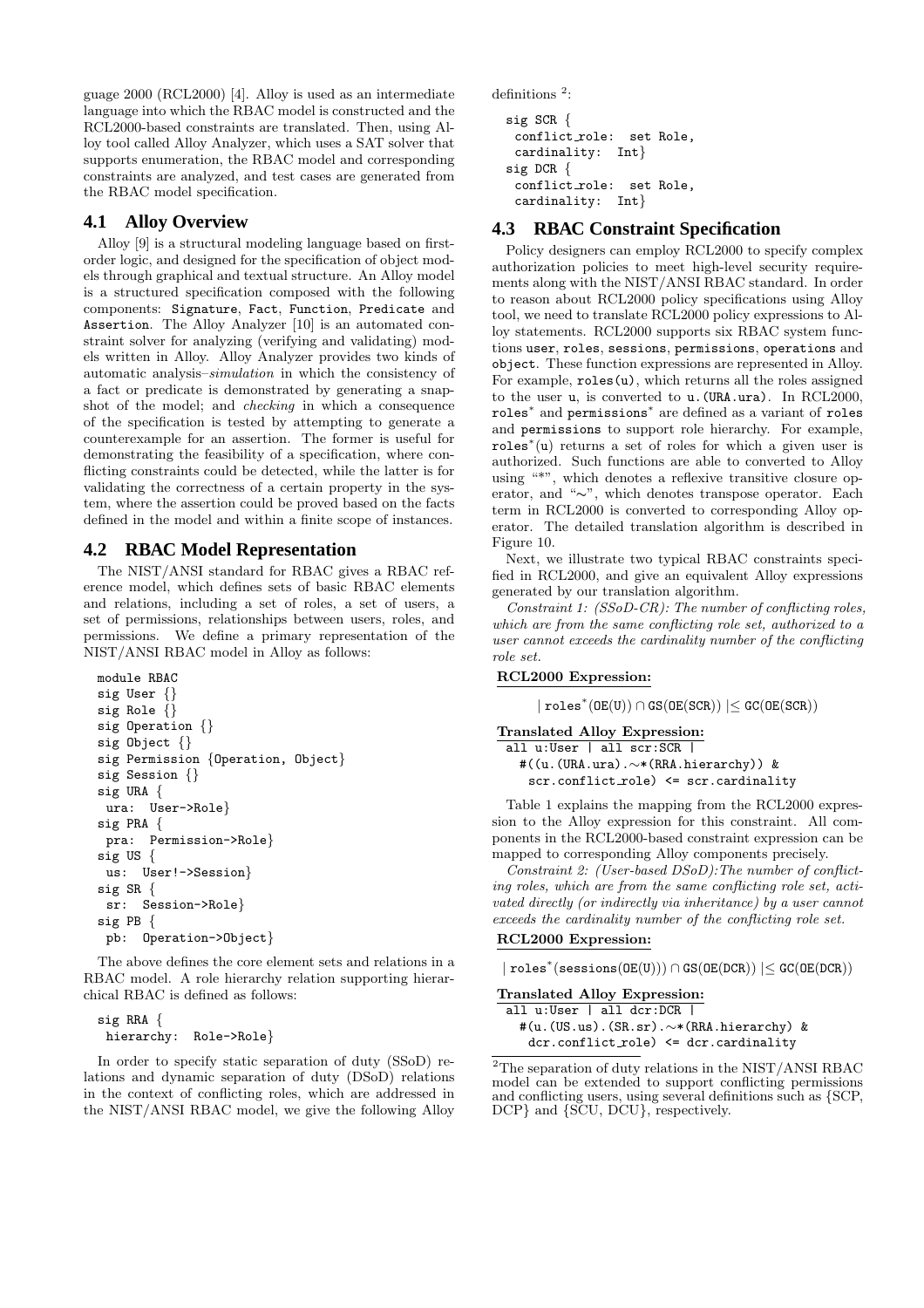| Table 1: Mapping RCL2000 expression to Alloy expression for SSoD-CR constraint |  |  |  |  |  |
|--------------------------------------------------------------------------------|--|--|--|--|--|
|--------------------------------------------------------------------------------|--|--|--|--|--|

| <b>RCL2000</b>    | Alloy                                     | Meaning                                                                                                   |  |
|-------------------|-------------------------------------------|-----------------------------------------------------------------------------------------------------------|--|
| OE(SCR)           | all scr: SCR   scr                        | a collection which is a pairs of a conflicting role set and a cardinality<br>for the conflicting role set |  |
| OE(U)             | all u:User   u                            | a single user                                                                                             |  |
| $reles*(OE(U))$   | $u.$ (URA.ura). $\sim$ * (RRA. hierarchy) | return all roles that are authorized to a single user considering role hierarchy                          |  |
| GS (OE (SCR)      | scr.conflict_role                         | return a conflicting role set                                                                             |  |
| GC(OE(SCR))       | scr.SetCardinality                        | return the cardinality of a conflicting role set                                                          |  |
|                   | Xz.                                       | return the intersection of two sets                                                                       |  |
| $_{\mathit{set}}$ | # set                                     | return the cardinality number of a set                                                                    |  |

#### **Input RCL2000** expression: **Output**: Allovexpression

| Let Simple-OE term be either OE(set), or OE(function(element)), where set is an element of $\{U, R\}$ ,<br>OP, OBJ, P, S, SCR, DCR, SCU, DCU, SCP, DCP, scr, der, scu, deu, sep, dep} and <i>function</i> is |
|--------------------------------------------------------------------------------------------------------------------------------------------------------------------------------------------------------------|
| an element of {user, roles, roles*, sessions, permissions, permissions*, operations, object}                                                                                                                 |
| 1. AO elimination                                                                                                                                                                                            |
| Replace all occurrences of <i>AO(expr)</i> with (expr-{OE(expr)});                                                                                                                                           |
| 2. OE elimination                                                                                                                                                                                            |
| While There exists Simple-OE term in RCL2000 expression                                                                                                                                                      |
| case (i) Simple-OE term is OE(set)                                                                                                                                                                           |
| choose set term;                                                                                                                                                                                             |
| call set reduction procedure;                                                                                                                                                                                |
| case (ii) Simple-OE term is OE(function(element))                                                                                                                                                            |
| choose function(element) term;                                                                                                                                                                               |
| call reg function reduction procedure;                                                                                                                                                                       |
| End                                                                                                                                                                                                          |
| Procedure set reduction                                                                                                                                                                                      |
| case (1) set is $U$                                                                                                                                                                                          |
| put all u:User   to right of existing quantifier(s);                                                                                                                                                         |
| replace all occurrences of $OE$ (U) with u;                                                                                                                                                                  |
| case (2) set is $R$                                                                                                                                                                                          |
| put all r:Role   to right of existing quantifier(s);                                                                                                                                                         |
| replace all occurrences of $OE(R)$ with r;                                                                                                                                                                   |
| $\ldots$ $a$                                                                                                                                                                                                 |
| End                                                                                                                                                                                                          |
| Procedure reg funtion reduction                                                                                                                                                                              |
| case (1) function(element) term is user(r)                                                                                                                                                                   |
| put <i>all ul</i> : <i>User</i> = $r$ ~ ( <i>URA.ura</i> )   to right of existing quantifier(s);                                                                                                             |
| replace all occurrences of <i>OE(user(r)</i> ) with u1;                                                                                                                                                      |
| case (2) function(element) term is roles(u)                                                                                                                                                                  |
| put <i>all r1:Role=u.</i> (URA.ura)   to right of existing quantifier(s);                                                                                                                                    |
| replace all occurrences of $OE(roles(u))$ with $r1$ ;                                                                                                                                                        |
| .<br>End                                                                                                                                                                                                     |
| 3. System Functions elimination                                                                                                                                                                              |
| While There exists function(element) term in RCL2000 expression                                                                                                                                              |
| choose function(element) term;                                                                                                                                                                               |
| call sys function reduction procedure;                                                                                                                                                                       |
| End                                                                                                                                                                                                          |
| Procedure sys function reduction                                                                                                                                                                             |
| case (1) function(element) term is user(r)                                                                                                                                                                   |
| replace all occurrences of <i>user(r)</i> with r.~ <i>(URA.ura)</i> ;                                                                                                                                        |
| case (2) function(element) term is roles(u)                                                                                                                                                                  |
| replace all occurrences of roles(u) with u. (URA ura);                                                                                                                                                       |
|                                                                                                                                                                                                              |
| End                                                                                                                                                                                                          |
| <b>4. Operators elimination</b>                                                                                                                                                                              |
| replace all occurrences of set1 ∈set2 with set2 in set1;                                                                                                                                                     |
| replace all occurrences of set1 / /set2 with set1 & set2;                                                                                                                                                    |
|                                                                                                                                                                                                              |
| replace all occurrences of set1 $\cup$ set2 with set1 + set2;                                                                                                                                                |
| replace all occurrences of $ set $ with # set;                                                                                                                                                               |
| replace all occurrences of $\Rightarrow$ with $\Rightarrow$                                                                                                                                                  |
| replace all occurrences of $\Lambda$ with &&                                                                                                                                                                 |
| replace all occurrences of $\neq$ with /=;                                                                                                                                                                   |
| replace all occurrences of $\leq$ with $\leq$ .                                                                                                                                                              |
| replace all occurrences of $\geq$ with $>=$ ;                                                                                                                                                                |
| replace all occurrences of $\mathcal O$ with <i>none</i> ;                                                                                                                                                   |
|                                                                                                                                                                                                              |
| <sup>a</sup> Due to the page limit, we omitted the detailed procedures for OE elimination and system function elimination.                                                                                   |
|                                                                                                                                                                                                              |



#### **4.4 RBAC Function Verification**

The functional specification in the NIST/ANSI standard for RBAC defines various functions that role-based systems should provide. These functionalities are described in the standard using a set-based specification language, Z. Prior to applying these functional definitions for role-based system development, the correctness of these definitions should be checked rigorously. Formal verification is necessary for this objective.

In this subsection, we employ DeleteRole function as an example to demonstrate how the formal verification can assist in finding mistakes in the functional specifications. In hierarchical RBAC, the following functional properties should be achieved by the DeleteRole function.

- 1. The existing role is removed from the Role date set.
- 2. Any use-to-role assignment relation established by the role is removed.
- 3. Any permission-to-role assignment relation established by the role is removed.
- 4. Any role hierarchy relationship established by the role is removed.

The following is the functional definition for DeleteRole supporting hierarchical RBAC in the NIST/ANSI RBAC standard.

```
DeleteRole(role: NAME) \triangleleft role \in ROLESUA' = UA \setminus \{u:Users \bullet u \mapsto role\}assigned\_users' = assigned\_user \setminus \{role \mapsto assigned\_user(root)\}PA' = PA \setminus \{op: OPS, obj: OBJS \bullet (op, obj) \mapsto role\}assigned permissions'=assigned permissions \ {role 7→ as-
sinned_ \,permsions (role)}
 ROLES' = ROLE \setminus \{role\}
```
An Alloy function is constructed based on the above definition as follows:

```
fun DeleteRole(r:Role){
 r in Role =>
  all p:Permission |
  all u:User (u->r) in URA.ura =>
    URA.ura = (URA.ura - (u->r))) & &
   (all p:Permission | (p->r) in PRA.pra =>
    PRA.pra = (PRA.pra - (p->r))) & &
   (Role = Role - r)
```
We can also define an Alloy assertion to describe the RBAC functional properties  $P_f$  discussed earlier. Corresponding functional properties for DeleteRole operation with the notion of hierarchical RBAC are defined as follows:

```
assert Check DeleteRole {
 all r:Role| all r':Role | all u:User |
 all p:Permission |
  DeleteRole(r) &&
  //The role is removed from the role set
  r !in Role &&
  //Corresponding UA relations are removed
   (u->r) !in URA.ura &&
   //Corresponding PA relations are removed
   (p->r) !in PRA.pra &&
```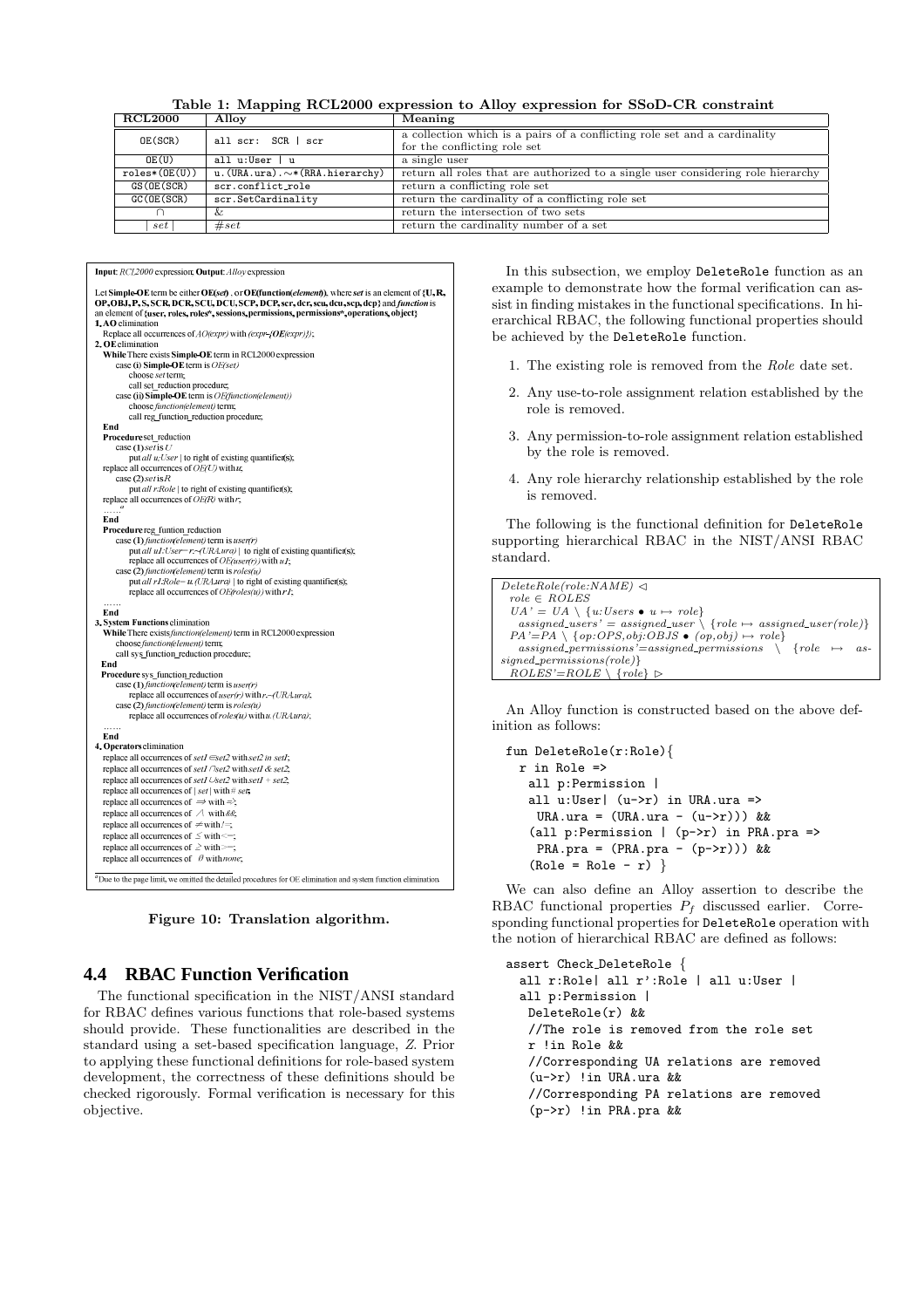```
//Corresponding inheritance relations are removed
  (r->r') !in RRA.hierarchy &&
   (r'->r) !in RRA.hierarchy }
check Check DeleteRole
```
By running Alloy Analyzer, we can validate this assertion against the RBAC model specification, which contains the DeleteRole function specification. The Alloy Analyzer will detect counterexamples, which identify violations of the assertion with respect to the function specification. After careful inspection, we found that the functional definition of DeleteRole for hierarchical RBAC in the NIST/ANSI RBAC standard misses a step for removing inheritance relations established by the role that is being deleted.

In [12], another formal definition of DeleteRole function for hierarchical RBAC is given. Using the same approach, we identified that the steps for removing UA relations and PA relations are missed in their specification.

#### **4.5 RBAC Constraint Verification**

In this subsection, we demonstrate how to identify underand over-constraints with Alloy using the aforementioned approach in Section 3.

#### *4.5.1 Identifying Under-constraint*

Regarding separation of duty principles, the following authorization property considering the role hierarchy is unexpected:

• Two conflicting roles are authorized to the same user.

We specify this unexpected authorization property  $P_{a-}$  in Alloy as follows:

pred Check SSoD[ disj r1,r2:Role, u:User, scr:SCR] {

```
//r1 and r2 are mutually exclusive
 r1 in scr.conflict role &&
 r2 in scr.conflict role &&
 scr.cardinality = 1 &&
 1/(r1) and r2 are authorized to the same user, u
 r1 in u.(URA.ura).∼*(RRA.hierarchy) &&
 r2 in u.(URA.ura).∼*(RRA.hierarchy) }
run Check SSoD
```
Suppose the policy designer only defines a simple SSoD constraint, which ignores the role hierarchy relation. We can translate the RCL2000 expression for the simple SSoD constraint to the Alloy expression, and put it into an Alloy fact as an Alloy constraint as follows:

```
fact SSoD {
  all u:User | all scr:SCR |
   #(u.(URA.ura) & scr.conflict_role)
    <= scr.cardinality }
```
When running the predicate Check SSoD defined above, instances–in which conflicting roles are indirectly assigned to a user–are found by Alloy Analyzer. It means the unexpected authorization property is held by the constraint specification. In addition, we can conclude the constraint is too week with respect to the authorization property.

#### *4.5.2 Identifying Over-constraint*

Taking into account the following authorization properties for dynamic separation of duty principle:

• A user cannot activate two conflicting roles in the same session, but can activate them in the different session.

We specify this expected authorization property  $P_{a+}$  in Alloy as follows:

```
assert Check DSoD {
 all u:User | all disj r1,r2:Role |
 all disj s1,s2:Session | all dcr: DCR |
   //r1 and r2 are dynamic conflicting roles
  r1 in dcr.conflict role &&
  r2 in dcr.conflict role &&
  dcr.cardinality = 1 &&
   //u creates s1, s2
   (u->s1) in US.us &&
   (u->s2) in US.us &&
   //r1 and r2 cannot be activated in the
   //same session, but can be activated
   //in the different session
   (r1->s1) in ∼SR.sr &&
   (r2->s1) !in ∼SR.sr &&
   (r2->s2) in ∼SR.sr }
check Check DSoD
```
Assume the policy designer defines an User-based DSoD constraint <sup>3</sup> as we demonstrated before. We define an Alloy fact, which contains this constraint specification.

```
fact DSoD {
  all u:User | all dcr:DCR |
   #(u.(US.us).(SR.sr) & dcr.conflict role)
    \leq dcr.cardinality }
```
Running "check Check DSoD" in Alloy Analyzer, counterexamples are found. It indicates the expected authorization property expressed in assertion Check DSoD is denied by the constraint specification. That is, the constraint is too strong, and should be weakened to contain the expected authorization properties. If we replace the Userbased DSoD constraint with the Session-based DSoD constraint, the expected authorization property defined in assertion Check DSoD is held.

#### **4.6 Test Case Generation**

As mentioned earlier, negative test cases  $T^-$  are derived from a formal access control model specification, in which the constraint specification is drawn out and serves as an authorization property for the formal verification, while positive test cases  $T^+$  are generated from a formal specification, if we take the constraint specification out of the access control model specification, and consider the negated constraint specification as an authorization property.

We take the simple *SSoD constraint* as an example to demonstrate the process of automated test generation. The following assertion is defined to drive the negative test cases for the constraint specification  $(c)$ .

```
assert SSoD {
  all u:User | all scr:SCR |
   #(u.(URA.ura) & scr.conflict_role)
    \leq scr.cardinality \}check SSoD
```
Checking this assertion against the RBAC model specifi-

<sup>&</sup>lt;sup>3</sup>In order to reduce the complicity, we omit the role hierarchy in this constraint.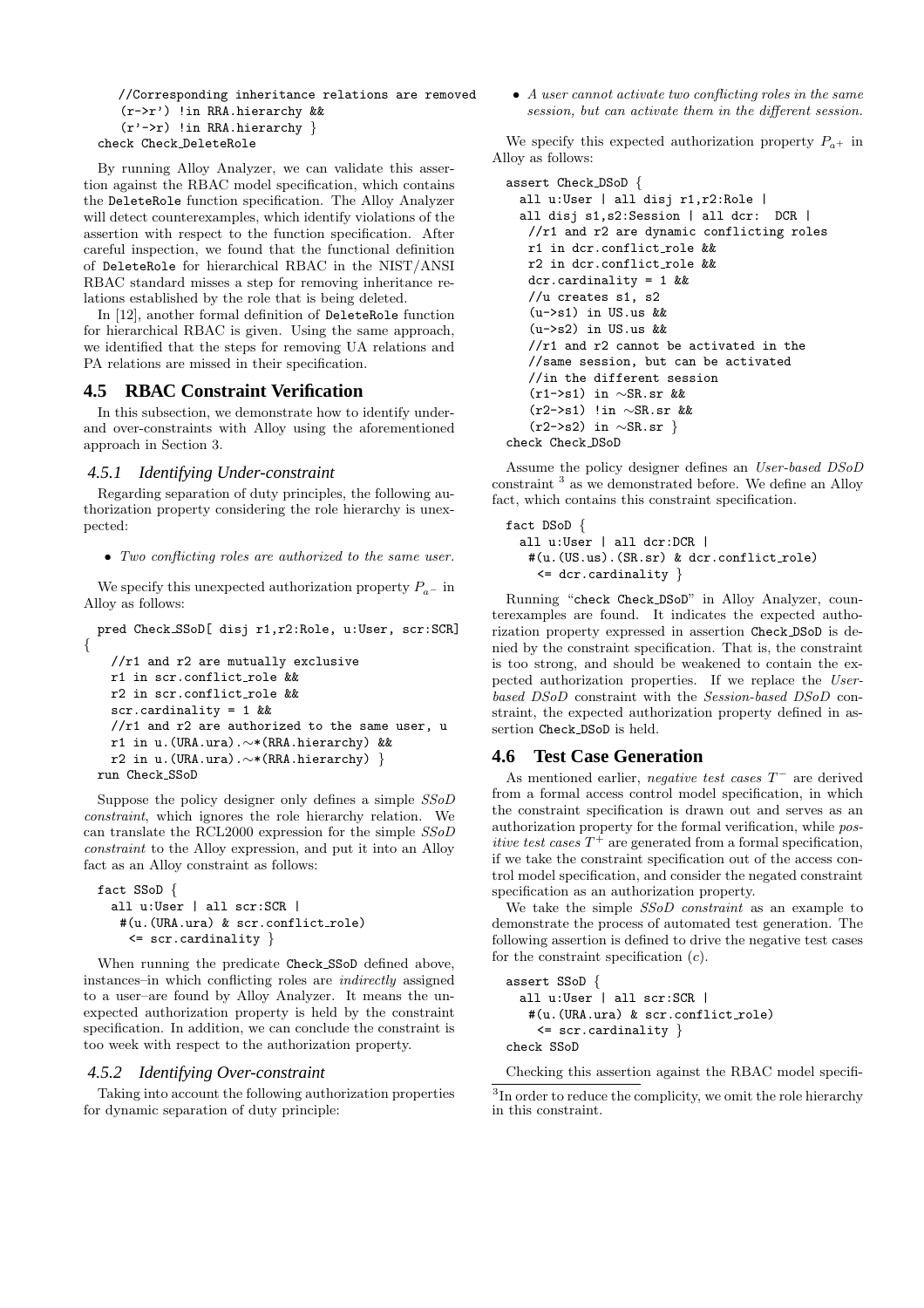cation, in which SSoD constraint has been taken out, counterexamples are generated. These counterexamples are used to construct negative test cases as undesired system states to test the conformance of the SSoD constraint in both access control system design and implementation.

In order to derive positive test cases for the simple SSoD constraint, the negated constraint specification  $(\neg c)$  is used as an authorization property. We define an assertion for this objective as follows:

```
assert Neg SSoD {
 all u:User | all scr:SCR |
   #(u.(URA.ura) & scr.conflict role)
    > scr.cardinality }
check Neg SSoD
```
Note that the above assertion states the number of roles– which are from a conflicting role set–assigned to a user must exceed the cardinality number of the conflicting role set. Supposing the cardinality number is one, it means a user must own two or more conflicting roles. Through running this assertion, counterexamples are also generated. Then, positive test cases serving as desired system states are constructed from these counterexamples.

In order to generate more meaningful test cases for real application domains, Alloy signatures need to reflect all RBAC configuration components of the targeted application domain for producing specialized instances of the defined Alloy module. Then, running the constraint assertion with the scope enables Alloy to generate test cases. Suppose we have a banking system with a user Bob and two conflicting roles, customerServiceRep and loanOfficer. We first need to define the appropriate assignment of user, role and conflicting role set as follows. This Alloy definition is then provided to Alloy Analyzer so that it can run SSoD assertion defined earlier with the scope of one user and two roles. Finally, Alloy Analyzer can generate a negative test case for our conformance testing, such that the user Bob is assigned to two conflicting roles, customerServiceRep and loanOfficer.

```
one sig Bob extends User{}
one sig customerServiceRep,loanOfficer extends Role{}
fact SCR rules {
 customerServiceRep in SCR.conflict role &&
 loanOfficer in SCR.conflict_role }
```
### **4.7 Tool Support**

In this section, we give a brief introduction to our toolset, which constitutes a toolchain with the Alloy Analyzer to facilitate the application of our methodology for automatic analysis, realization and conformance testing of RBAC model and constraints.

We developed RAE based on ArgoUML [1]. RAE tool is composed of three major functional components: specification component, validation component, and code generation component. Specification component in RAE is responsible for specifying RBAC model and constraints. In this component, UML class diagrams are utilized to represent RBAC model; UML object diagrams are used to represent snapshots of RBAC model at particular points; and an editing environment for constraints is provided to easily specify authorization constraints using RCL2000 and OCL. Validation component in RAE is in charge of violation checking so as to validate RBAC model and constraints through constructing



Figure 11: Toolchain supporting our approach.

a set of system states and check such states against authorization constraints. Code generation component in RAE is used to generate java codes automatically for RBAC model and constraints. The generated enforcement codes by RAE are utilized by developers to integrate into a real application system requiring RBAC features. In order to verify the conformance and correctness of the generated RBAC enforcement codes, we used a testbed, RASS, as a simulation environment. In RASS, RBAC function and constraint implementations are verified by running extensive test cases. We designed a web-based user interface and a storage layer to incorporate the generated RBAC enforcement modules. The web-based user interface provides the function of interaction between the users and system functions, which are provided by generated codes, and the storage layer stores the RBAC configuration.

A toolchain depicted in Figure 11 consists of three tools: Alloy Analyzer, RAE and RASS. We have enhanced the constraint editor in RAE to support the transformation from RCL2000 to Alloy. Thus, the policy designers are able to specify RBAC constraints with RCL2000, and then convert RCL2000-based constraints to Alloy expressions in RAE. The generated Alloy specifications for constraints can be forwarded to Alloy Analyzer. The formal specifications of a RBAC model are also constructed to Alloy, then analyzed by Alloy Analyzer as well. In addition, Alloy Analyzer allows to generate all nonisomorphic instances from an Alloy specification. These instances are then used as test cases, which are fed into RAE to construct system states. Importantly, such cases are checked against constraints to validate the RBAC model and constraint specifications in the stage of system design as well as utilized by RASS to evaluate the generated RBAC codes under simulation.

### **5. RELATED WORK**

One important aspect of policy analysis is to formally check general properties of access control policies, such as inconsistency and incompleteness [5, 7, 8]. Schaad and Moffett [17] specified the access control policies under the RBAC96 model, the policy governing access to the access control policy under the ARBAC97 model, and a set of separation of duty constraints in Alloy. They attempted to check the constraint violations that may arise by administrative operations. Our approach also uses Alloy to analyze the formal specifications of a RBAC model and constraints, which are then used for access control system development. In addition, the verified specifications are used to automatically derive the test cases for conformance testing. Jaeger et al. [11] presented the concept of an access control space